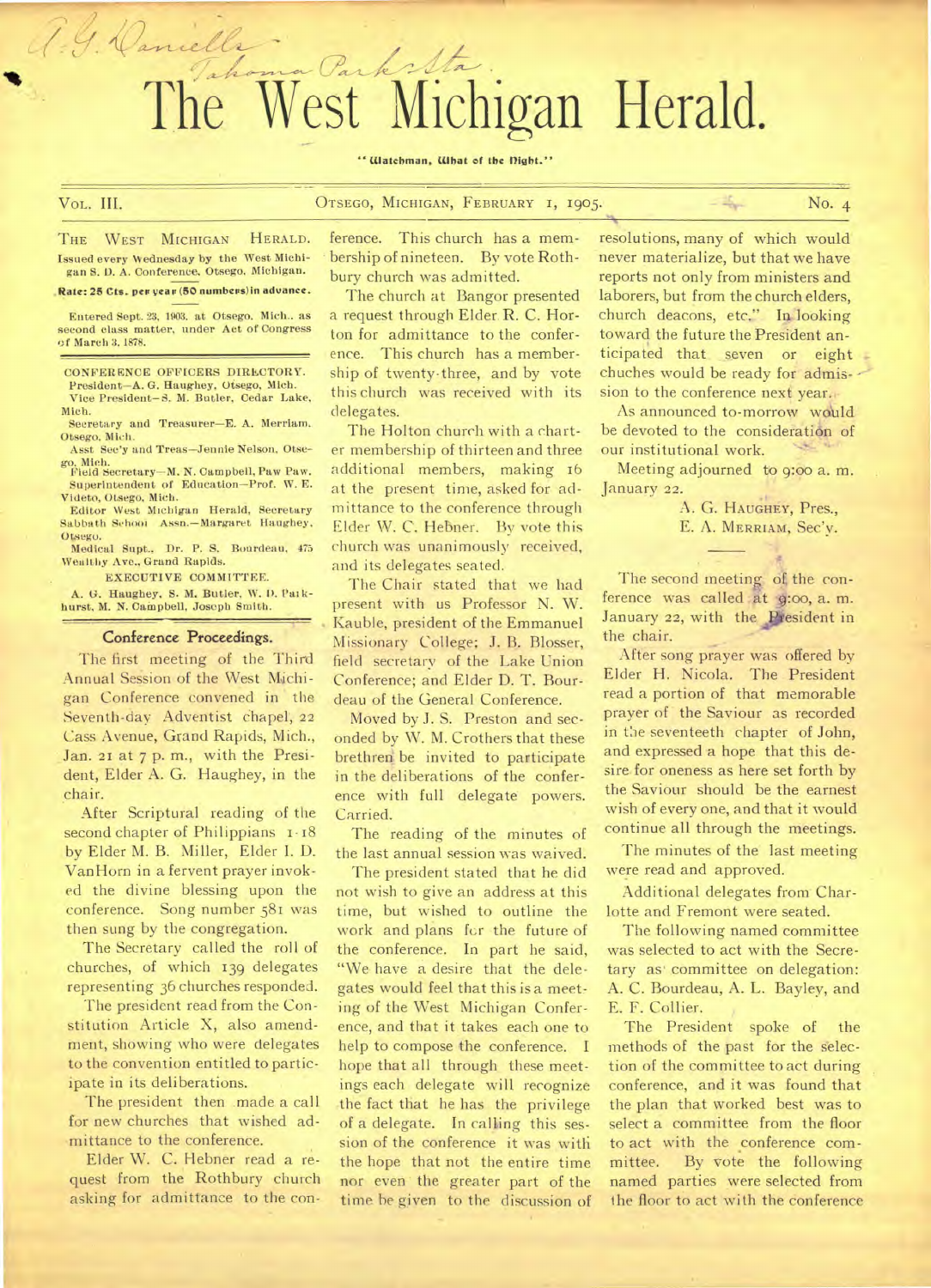## THE WEST MICHIGAN HERALD.

committee as advisory and sessions committee: J. B. Blosser, Prof. J. H. Haughey, Elder D. T. Bourdeau, R. C. Horton, W. W. Shepard, J. J. Evans, Joseph Smith, W. S. Cole, Robert Walker, R. A. Hart, G. W. Morse, Wm. Crothers, John Buck, M. N. Campbell, and B. E. Nicola.

The time was then given to the consideration of our institutional work. The report of the work in Grand Rapids was given by Doctor Bourdeau and nurse, Mrs. Edith Bruce.

Miss Henry, governess of the Michigan Home for Girls, spoke in behalf of that institution, especially of the school work.

After a recess of fifteen minntes the time was given to the Battle Creek sanitarium work, including Haskell Home and the James White Memorial Home.

Doctor Morse, who has been connected with the Battle Creek Sanitarium for fifteen years, speaking of the work in general stated that the past year has been a very prosperous one and that the Lord is with them. His personal view is that there never was a greater desire on the part of the people connected with the sanitarium to work harmoniously with the different phases of the third angel's message than there is to-day.

Elder G. C. Tenney representing the religious work in the institution, related interesting incidents of how he has been able to help spiritually many of the patients. He stated that at least one hundred people have embraced the Sabbath since he has been with the institution. At quite an expense a tract and paper rack is kept supplied with religious reading matter, and the inquiries regarding Bible truths are many.

Miss Gray briefly outlined her work in Chicago and related an experience she had last night while selling Good Health in the city of Grand Rapids, in telling a discouraged man the power there is in God to keep one from sinning.

Sister Whitney, the matron of

the Haskell Home, gave a complete report of that institution, which has been carried on for fourteen years. There are one hundred twelve children in the home at present. A fruit farm is very successfully superintended by Brother L. A. Curtis, and from strawberry harvest until late in the fall the little ones are kept busy with fruit. It was stated that the donations for the year 1904 exceeded those of the previous year. Elder Haughey expressed a hope that the information received by the delegation would help to swell the donations so that they might be larger this year than they were in 1904.

Sister Whitney also represented the James White Memorial Home, which was established in 1893.

Medical schools among churches, cottage meetings, and clinics were spoken of by those directly connected with these branches of the work. Every Friday evening is spent by the medical students in some form . of religious service with the people about them.

Sister Barry spoke encouragingly of her work with Good Health, The Life Boat, and Signs of the Times. By special invitation she told her experience with Good Health last evening in this city, having sold twenty-five copies in about an hour. She said "I am sure the Lord blessed us last night, and he gave me a good experience."

Brother Riley Russell, a graduate nurse of Battle Creek Sanitarium, told of his work among the patients. He said, "Brethren, we are a part of this work and by the grace of God we are going through and triumph with the message."

More complete reports of the institutional work will appear in the future issues of the "West Michigan Herald."

> A. G. HAUGHEY, Chairman, E. A. MERRIAM, Secretary.

# Distribution of Labor.

Elder W. C. Hebner, District 1: Branch, St. Joseph, Cass and Berrien counties, with Edward Collier as assistant.

Ezra Brackett, District 2: Allegan, Kalamazoo and VanBuren counties.

Elder VanHorn, District 3: Calhoun, Barry and Eaton counties.

W. D. Laken, District 4: Ionia, Kent and Ottawa counties.

District 5. W. C. Hebner: Oceana, Newaygo and Muskegon counties.

District 6, Fred Brink: Montcalm, Isabella and Mecosta counties.

R. C. Horton, Berrien Springs.

S. M. Butler, Cedar Lake.

W. D. Parkhurst, Grand Rapids.

C. A. Hanson, Kalamazoo.

Henry Nicola, Battle Creek.

W. E. Videto, Educational work.

M. N. Campbell, Book work.

W. H. Heckman, Battle Creek. Jacob Hofstra, Holland work.

B. F. Kneeland, Nortonville and Nunica.

G. W. Morse, Battle Creek.

E. A. Merriam, Financial interests.

Arthur Bayley, Battle Creek.

Dr. P. S. Bourdeau, Grand Rapids.

Margaret Haughey, Sabbathschool work and editor of the West Michigan Herald.

Jennie DeYonng, Bible work in Grand Rapids.

Mabel Jaffray, public effort at Decatur.

Jennie Nelson, office work.

Lillian Smith, office work.

Anna Kamstra, School work.

Bertha Snyder, Muskegon.

Minnie Harnden, Battle Creek.

Work is being planned for some additional helpers which will be announced later.

A. G. HAUGHEY.

#### ALLENDALE.

A company of about forty was raised up at this place many years ago by Elder I, D. VanHorn. Some twenty years ago Elder R. C. Horton raised up a company which was afterward formed into the Allendale church together with a few who were left of the company of years before. The church was organized in 1880 with a membership of 8, which was afterward in-

 $\frac{1}{2}$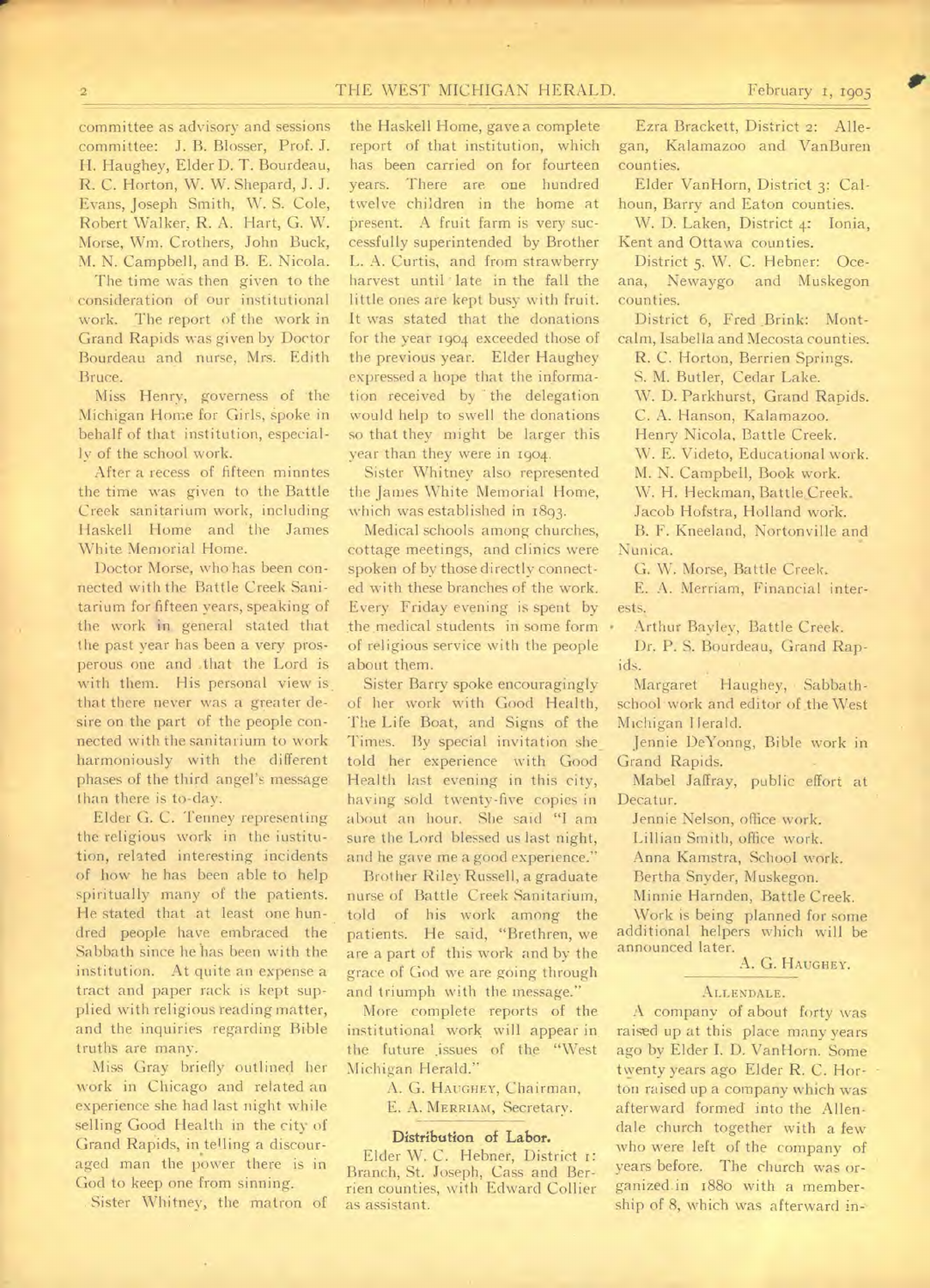# February 1, 1905. THE WEST MICHIGAN HERALD.

creased until there was 25 members. Additions and removals from this company have caused it to fluctuate considerably. Some have apostatized and 15 have been dismissed, so that at present there are but 22 enrolled on the church records. Thirteen in all have been disfellowshipped, but 4 of these have returned to the faith and are now members of the church.

Three who have at some time been members of this church have engaged in Bible work or are still in the work. One of the members is now a nurse of the Battle Creek Sanitarium.

We have no church building.

#### AGNEW CHURCH.

In May, 1900, a Sunday school was organized by two Adventist sisters at Agnew, Mich. The interest in Bible truth manifested in the Sunday school work caused the sisters to appeal to the conference for help.

The appeal was granted by the sending of Brothers 0. F. Butcher and W. E. Videto, who began a series of meetings in the early spring of 1901. As the result of this effort quite a company of firm believers were brought out. A Sabbath school was organized and regular Sabbath services held until the fall of 1903, when the Agnew church was fully organized Sept. 19 by Elder A. G. Haughey and W. E. Videto, with 30 members. The church retains its full membership with the exception of one who was removed by death. Two others await baptism to join our company.

We have no church building, but a hall is being fitted up, which, when seated, will make an acceptable place of worship.

# \$45,796.21.

The above amount is still needed to complete the appropriation of \$100,000 made by the General Conference in October, 1903, for the purpose of building a sanitarium, training school and the General Conference offices in Washington,

D. C. You will be glad to notice that nearly eleven-twentieths of the amount needed has been already supplied. We are very anxious that this work shall be finished before the General Conference opens here on the eleventh of May.

We have come to a great opportunity and to a great crisis in our work here in the capital city at the present time. Washington was never so stirred by the Sabbath truth as to-day. Our public meetings in the Pythian Temple, on Ninth street, have been well attended and a great interest is manifested by the people in Washington. For less than one-half the usual rent—in fact at the bare cost of heating and lighting—there has been secured for our meetings beginning with the first Sunday in February one of the most popular places in Washington. This place is Lafayette theatre, which is situated practically only across the street from the White House, the home of the president. The president himself spoke on a question of public interest in this place a few days ago. This place is beautifully fitted up, and although used as a theatre, there is nothing connected with it that unfits it to be a most excellent place for religious services.

The Y. M. C. A. of Washington hold their great meetings for men only here every Sunday afternoon. These are often attended by senators and the leading men of Washington. On Sunday, January 23, the theatre was packed on the occasion of the fifty-third anniversary of the Y. M. C. A. I was present and heard among other noted men, Mr. McFarland, the chief commissioner of the District of Columbia; also William Jennings Bryan, twice candidate for the presidency of the United Slates, who gave a striking address on the great miracle of conversion, and the infinite value of one soul saved.

To this place we may invite the leading people of the United States, and we ask every one who reads

this article to pray that a mighty work may be accomplished. Truly the Lord is leading his people. There is a sound of a going in the tops of the mulberry trees. There is a shout of a King in the camp. J. S. WASHBURN.

# REVIEW AND HERALD.

The "Review" visits every family in the following named churches and companies: Cedar Lake Bangor Bloomingdale Otsego Blendon Holton Paw Paw Wright Glenwood **Orange** Decatur South Monterey Allegan Lowell Kalamazoo Fremont Lyons Carson City Bushnell Frost Carlton Center. Urbandale Bedford Grand Ledge Berrien Springs Benton Harbor Eaton Rapids Mt. Pleasant Douglas Denver Center **Charlotte** Ainger Ceresco Homer Augusta **Greenville** Grandville Mendon Sturgis Coldwater **Quincy** K inderhook Burlington Hesperia. Freemont Denver Center Shelby Edmore Lakeview Howard City Sand Lake Trufeant **Belding** Rothbury.